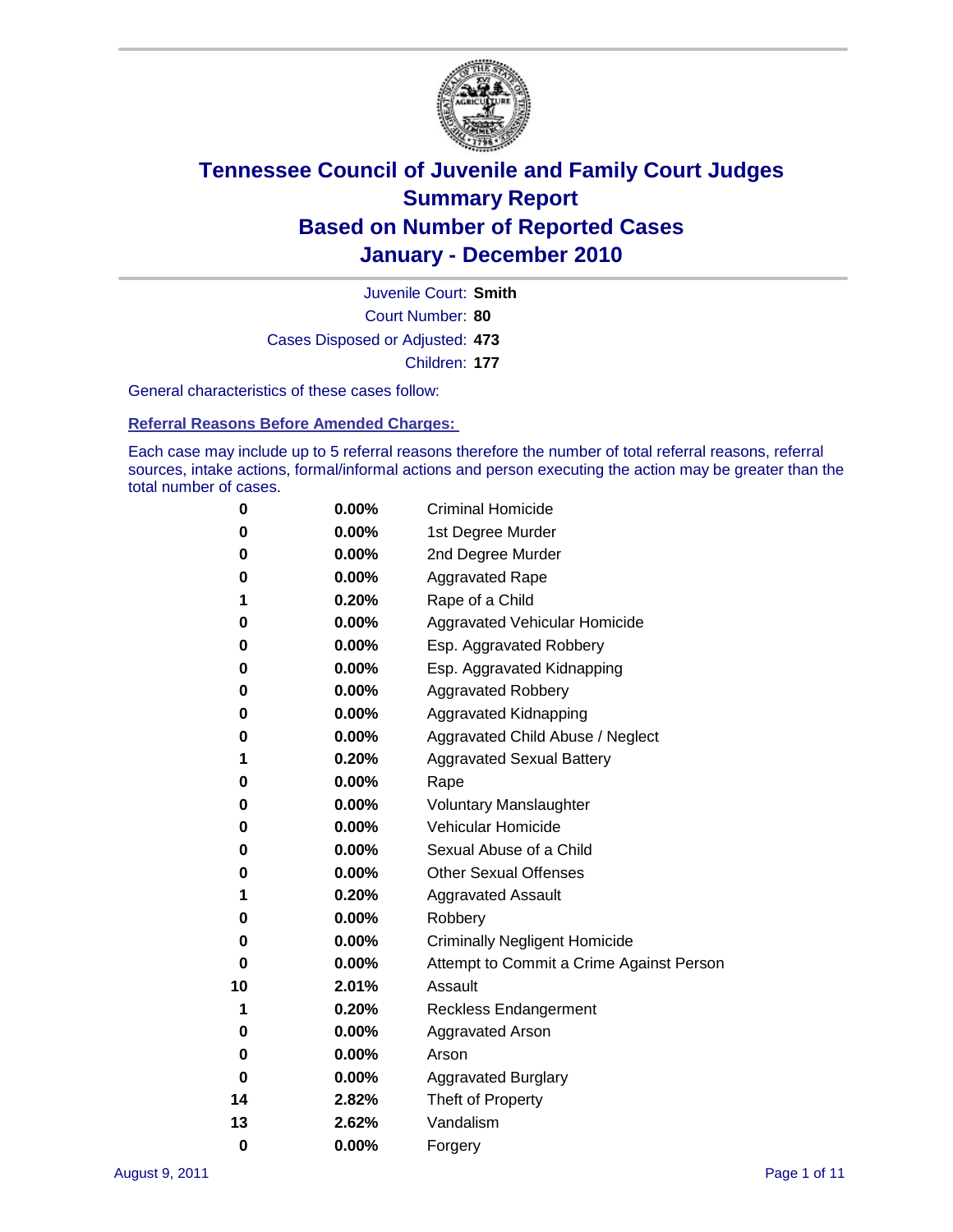

Court Number: **80** Juvenile Court: **Smith** Cases Disposed or Adjusted: **473** Children: **177**

#### **Referral Reasons Before Amended Charges:**

Each case may include up to 5 referral reasons therefore the number of total referral reasons, referral sources, intake actions, formal/informal actions and person executing the action may be greater than the total number of cases.

| 0  | 0.00% | <b>Worthless Checks</b>                                     |
|----|-------|-------------------------------------------------------------|
| 0  | 0.00% | Illegal Possession / Fraudulent Use of Credit / Debit Cards |
| 1  | 0.20% | <b>Burglary</b>                                             |
| 0  | 0.00% | Unauthorized Use of a Vehicle                               |
| 0  | 0.00% | <b>Cruelty to Animals</b>                                   |
| 0  | 0.00% | Sale of Controlled Substances                               |
| 4  | 0.80% | <b>Other Drug Offenses</b>                                  |
| 13 | 2.62% | <b>Possession of Controlled Substances</b>                  |
| 0  | 0.00% | <b>Criminal Attempt</b>                                     |
| 2  | 0.40% | Carrying Weapons on School Property                         |
| 0  | 0.00% | Unlawful Carrying / Possession of a Weapon                  |
| 0  | 0.00% | <b>Evading Arrest</b>                                       |
| 0  | 0.00% | Escape                                                      |
| 0  | 0.00% | Driving Under Influence (DUI)                               |
| 6  | 1.21% | Possession / Consumption of Alcohol                         |
| 0  | 0.00% | Resisting Stop, Frisk, Halt, Arrest or Search               |
| 0  | 0.00% | <b>Aggravated Criminal Trespass</b>                         |
| 4  | 0.80% | Harassment                                                  |
| 0  | 0.00% | Failure to Appear                                           |
| 0  | 0.00% | Filing a False Police Report                                |
| 0  | 0.00% | Criminal Impersonation                                      |
| 0  | 0.00% | <b>Disorderly Conduct</b>                                   |
| 6  | 1.21% | <b>Criminal Trespass</b>                                    |
| 2  | 0.40% | <b>Public Intoxication</b>                                  |
| 0  | 0.00% | Gambling                                                    |
| 6  | 1.21% | Traffic                                                     |
| 0  | 0.00% | <b>Local Ordinances</b>                                     |
| 0  | 0.00% | Violation of Wildlife Regulations                           |
| 0  | 0.00% | Contempt of Court                                           |
| 10 | 2.01% | Violation of Probation                                      |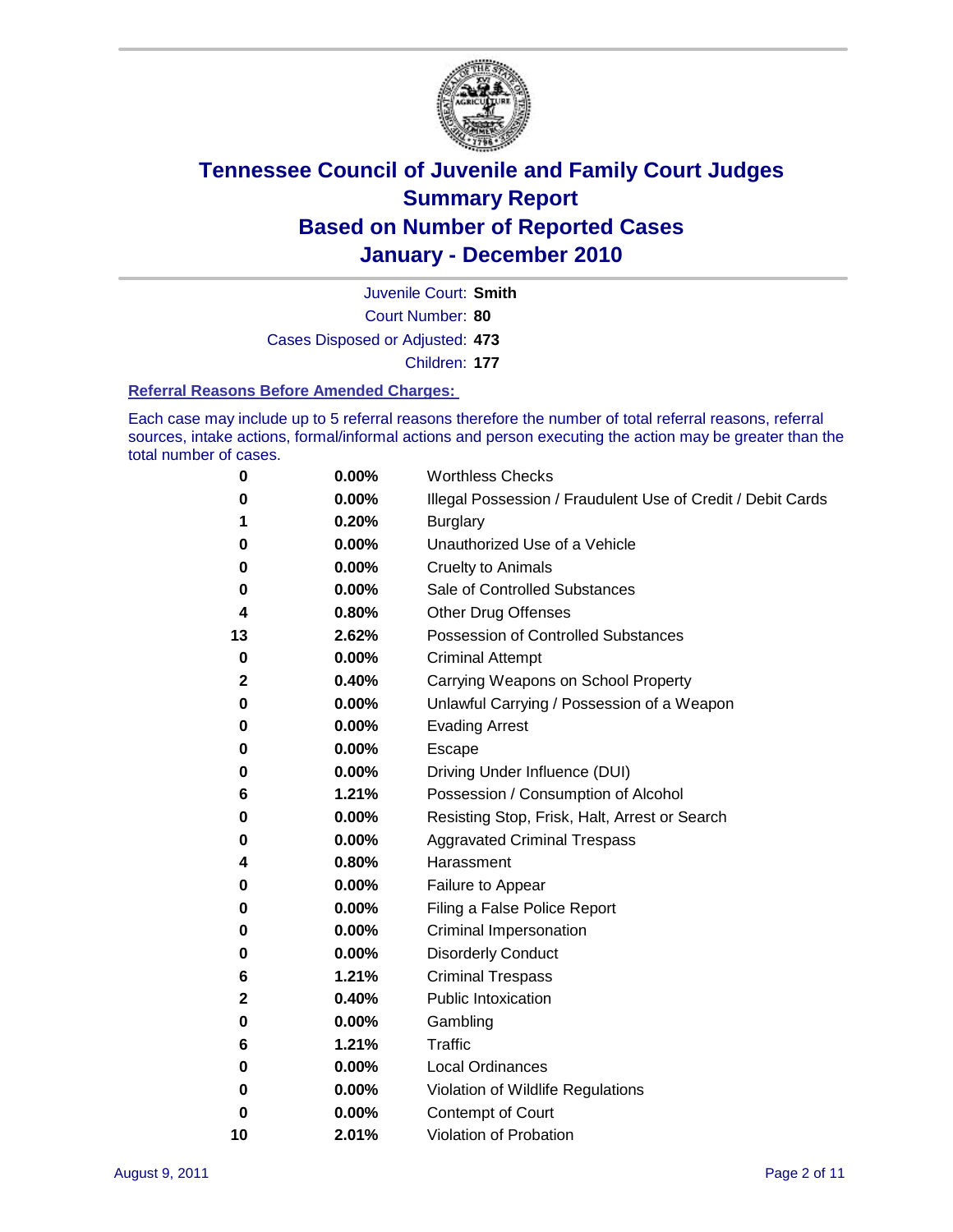

Court Number: **80** Juvenile Court: **Smith** Cases Disposed or Adjusted: **473** Children: **177**

#### **Referral Reasons Before Amended Charges:**

Each case may include up to 5 referral reasons therefore the number of total referral reasons, referral sources, intake actions, formal/informal actions and person executing the action may be greater than the total number of cases.

| 100.00%  | <b>Total Referrals</b>                                                                           |
|----------|--------------------------------------------------------------------------------------------------|
| 2.01%    | Other                                                                                            |
| 0.00%    | <b>Consent to Marry</b>                                                                          |
| $0.00\%$ | <b>Request for Medical Treatment</b>                                                             |
| $0.00\%$ | <b>Child Support</b>                                                                             |
| $0.00\%$ | Paternity / Legitimation                                                                         |
| 0.00%    | Visitation                                                                                       |
| 0.00%    | Custody                                                                                          |
| $0.00\%$ | <b>Foster Care Review</b>                                                                        |
| $0.00\%$ | <b>Administrative Review</b>                                                                     |
| 61.97%   | <b>Judicial Review</b>                                                                           |
| $0.00\%$ | Violation of Informal Adjustment                                                                 |
| $0.00\%$ | <b>Violation of Pretrial Diversion</b>                                                           |
| $0.00\%$ | Termination of Parental Rights                                                                   |
|          | Dependency / Neglect                                                                             |
|          | <b>Physically Abused Child</b>                                                                   |
|          | Sexually Abused Child                                                                            |
|          | <b>Violation of Curfew</b>                                                                       |
|          | Violation of a Valid Court Order                                                                 |
|          | Possession of Tobacco Products                                                                   |
|          | Out-of-State Runaway                                                                             |
|          | Truancy<br>In-State Runaway                                                                      |
|          | Unruly Behavior                                                                                  |
|          |                                                                                                  |
|          | 2.21%<br>0.00%<br>0.80%<br>$0.00\%$<br>$0.00\%$<br>0.00%<br>2.01%<br>$0.00\%$<br>0.00%<br>11.87% |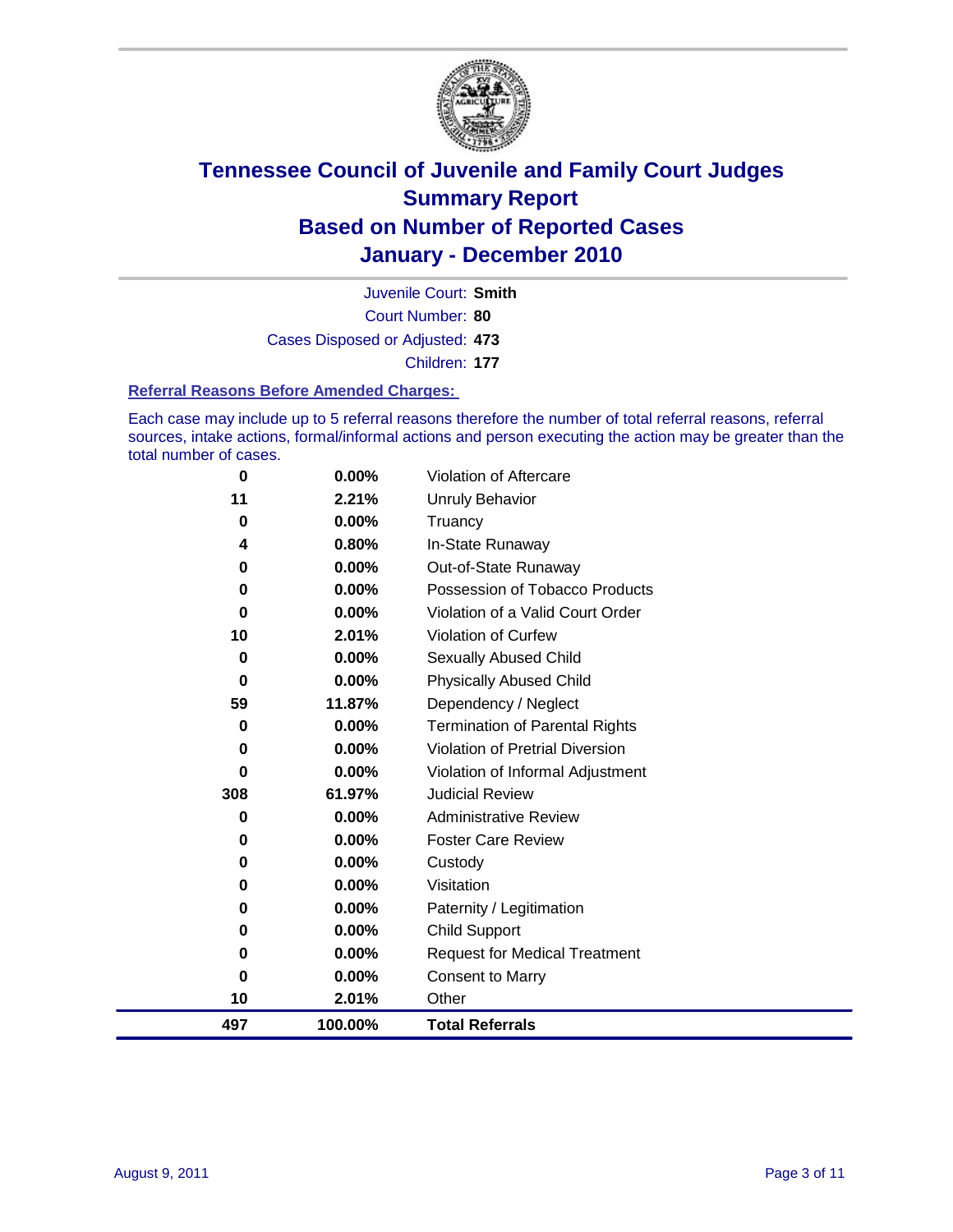

|                            |                                 | Juvenile Court: Smith             |  |
|----------------------------|---------------------------------|-----------------------------------|--|
|                            | Court Number: 80                |                                   |  |
|                            | Cases Disposed or Adjusted: 473 |                                   |  |
|                            | Children: 177                   |                                   |  |
| <b>Referral Sources: 1</b> |                                 |                                   |  |
| 84                         | 16.90%                          | Law Enforcement                   |  |
| 15                         | 3.02%                           | Parents                           |  |
| 1                          | 0.20%                           | <b>Relatives</b>                  |  |
| 0                          | $0.00\%$                        | Self                              |  |
| $\mathbf{2}$               | 0.40%                           | School                            |  |
| 0                          | $0.00\%$                        | <b>CSA</b>                        |  |
| 66                         | 13.28%                          | <b>DCS</b>                        |  |
| 0                          | $0.00\%$                        | <b>Other State Department</b>     |  |
| 0                          | $0.00\%$                        | <b>District Attorney's Office</b> |  |
| 311                        | 62.58%                          | <b>Court Staff</b>                |  |

| 497 | 100.00%  | <b>Total Referral Sources</b> |  |
|-----|----------|-------------------------------|--|
| 0   | $0.00\%$ | Other                         |  |
| 0   | $0.00\%$ | Unknown                       |  |
| 0   | 0.00%    | Hospital                      |  |
| 0   | $0.00\%$ | Child & Parent                |  |
| 18  | 3.62%    | Victim                        |  |
| 0   | $0.00\%$ | <b>Other Court</b>            |  |
| 0   | $0.00\%$ | Social Agency                 |  |

### **Age of Child at Referral: 2**

| 177 | 100.00% | <b>Total Child Count</b> |
|-----|---------|--------------------------|
| 0   | 0.00%   | Unknown                  |
| 0   | 0.00%   | Ages 19 and Over         |
| 33  | 18.64%  | Ages 17 through 18       |
| 36  | 20.34%  | Ages 15 through 16       |
| 26  | 14.69%  | Ages 13 through 14       |
| 9   | 5.08%   | Ages 11 through 12       |
| 73  | 41.24%  | Ages 10 and Under        |
|     |         |                          |

<sup>1</sup> If different than number of Referral Reasons (497), verify accuracy of your court's data.

<sup>2</sup> One child could be counted in multiple categories, verify accuracy of your court's data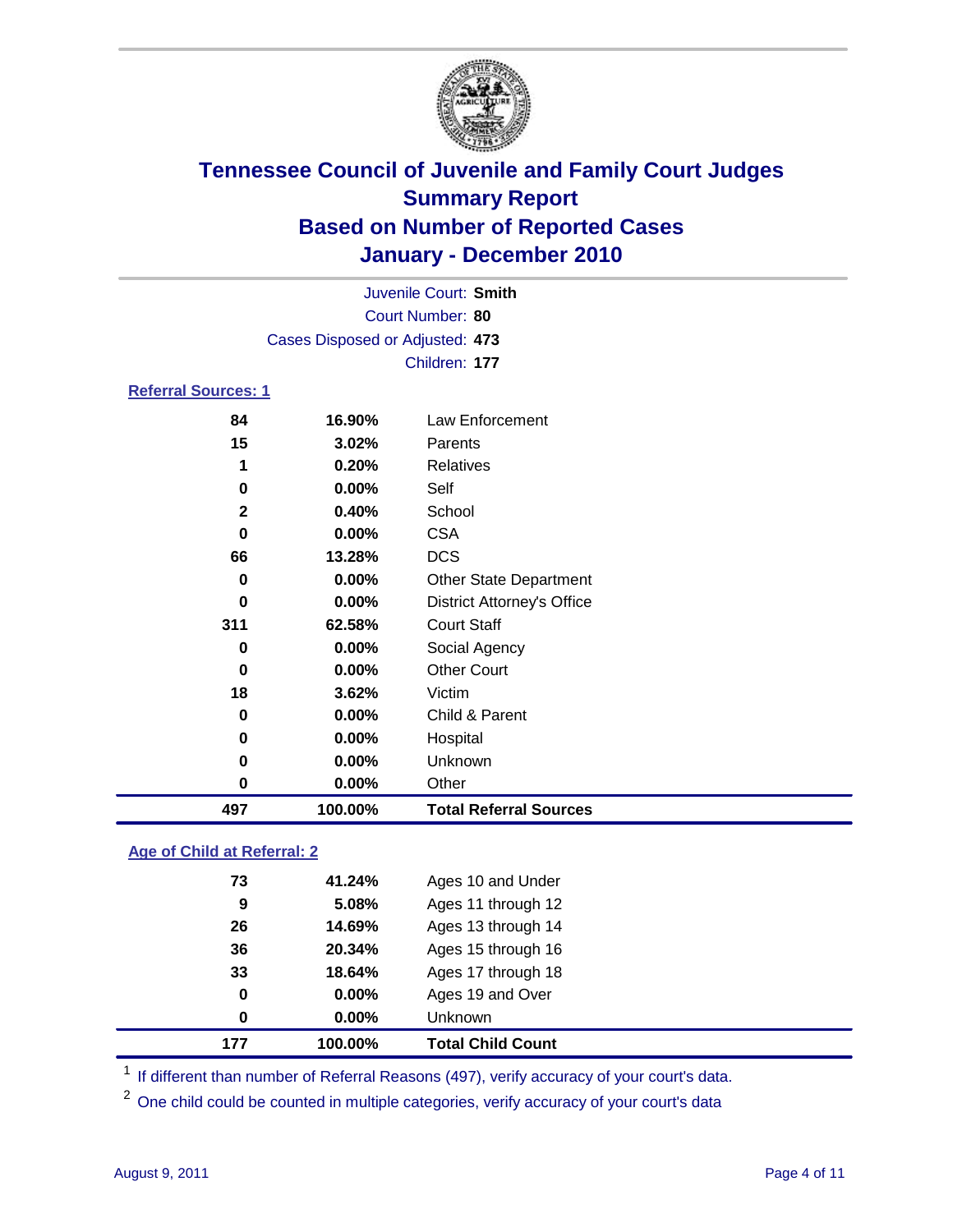

| Juvenile Court: Smith                   |                                 |                          |  |
|-----------------------------------------|---------------------------------|--------------------------|--|
| Court Number: 80                        |                                 |                          |  |
|                                         | Cases Disposed or Adjusted: 473 |                          |  |
|                                         |                                 | Children: 177            |  |
| Sex of Child: 1                         |                                 |                          |  |
| 106                                     | 59.89%                          | Male                     |  |
| 71                                      | 40.11%                          | Female                   |  |
| $\mathbf 0$                             | 0.00%                           | Unknown                  |  |
| 177                                     | 100.00%                         | <b>Total Child Count</b> |  |
| Race of Child: 1                        |                                 |                          |  |
| 143                                     | 80.79%                          | White                    |  |
| 12                                      | 6.78%                           | African American         |  |
| $\mathbf 0$                             | 0.00%                           | Native American          |  |
| $\mathbf 0$                             | 0.00%                           | Asian                    |  |
| 17                                      | 9.60%                           | Mixed                    |  |
| 5                                       | 2.82%                           | Unknown                  |  |
| 177                                     | 100.00%                         | <b>Total Child Count</b> |  |
| <b>Hispanic Origin: 1</b>               |                                 |                          |  |
| 9                                       | 5.08%                           | Yes                      |  |
| 168                                     | 94.92%                          | No                       |  |
| $\mathbf 0$                             | 0.00%                           | Unknown                  |  |
| 177                                     | 100.00%                         | <b>Total Child Count</b> |  |
| <b>School Enrollment of Children: 1</b> |                                 |                          |  |
| 143                                     | 80.79%                          | Yes                      |  |
| 31                                      | 17.51%                          | <b>No</b>                |  |
| 3                                       | 1.69%                           | Unknown                  |  |
| 177                                     | 100.00%                         | <b>Total Child Count</b> |  |

One child could be counted in multiple categories, verify accuracy of your court's data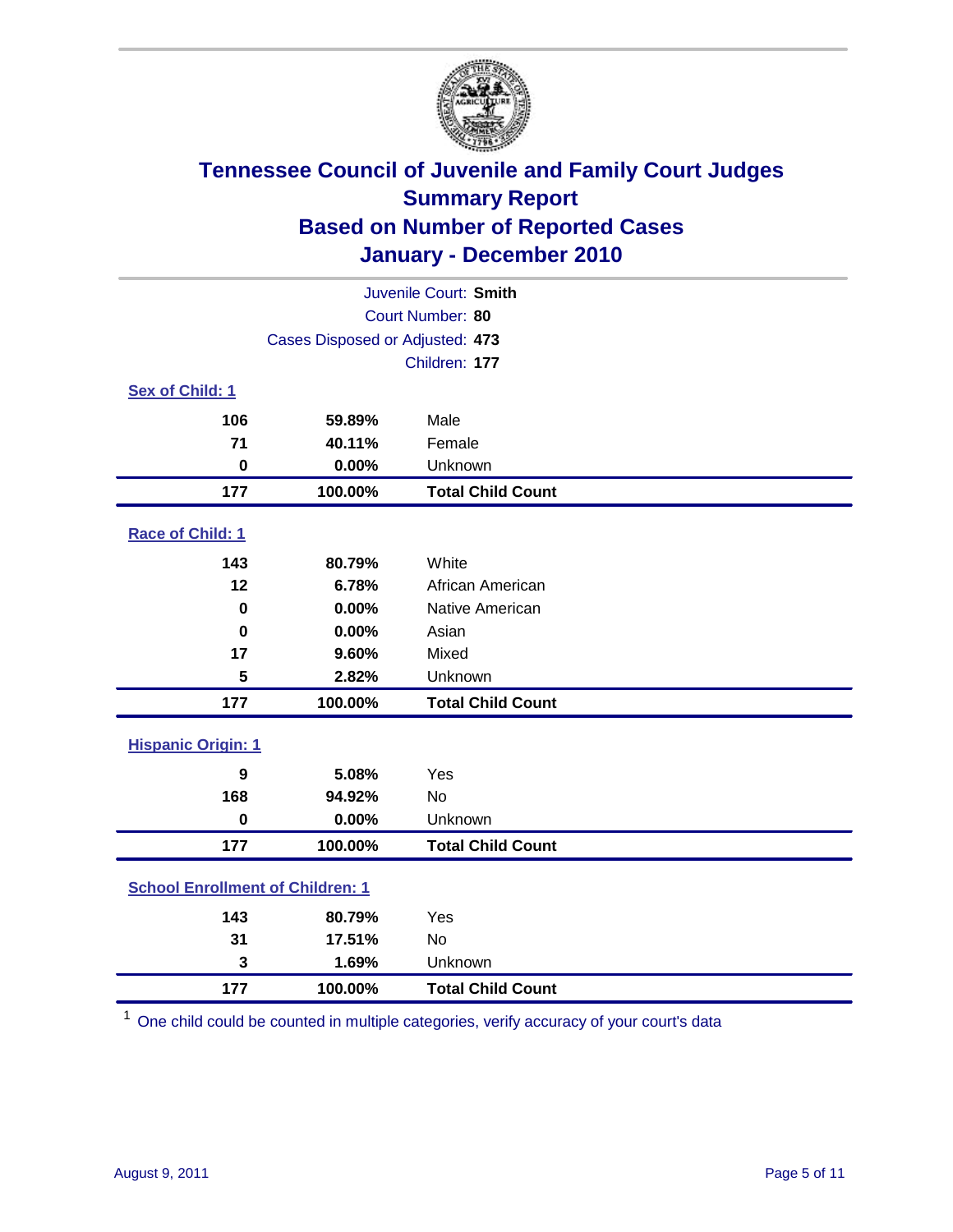

Court Number: **80** Juvenile Court: **Smith** Cases Disposed or Adjusted: **473** Children: **177**

### **Living Arrangement of Child at Time of Referral: 1**

| 177 | 100.00%  | <b>Total Child Count</b>     |
|-----|----------|------------------------------|
| 0   | 0.00%    | Other                        |
| 0   | $0.00\%$ | Unknown                      |
| 1   | 0.56%    | Independent                  |
| 0   | $0.00\%$ | In an Institution            |
| 0   | $0.00\%$ | In a Residential Center      |
| 1   | 0.56%    | In a Group Home              |
| 28  | 15.82%   | With Foster Family           |
| 1   | 0.56%    | With Adoptive Parents        |
| 46  | 25.99%   | <b>With Relatives</b>        |
| 16  | 9.04%    | <b>With Father</b>           |
| 48  | 27.12%   | With Mother                  |
| 14  | 7.91%    | With Mother and Stepfather   |
| 3   | 1.69%    | With Father and Stepmother   |
| 19  | 10.73%   | With Both Biological Parents |
|     |          |                              |

#### **Type of Detention: 2**

| 473 | 100.00%  | <b>Total Detention Count</b> |  |
|-----|----------|------------------------------|--|
| 0   | $0.00\%$ | Other                        |  |
| 468 | 98.94%   | Does Not Apply               |  |
| 0   | $0.00\%$ | <b>Unknown</b>               |  |
| 0   | 0.00%    | <b>Psychiatric Hospital</b>  |  |
| 0   | 0.00%    | Jail - No Separation         |  |
| 0   | $0.00\%$ | Jail - Partial Separation    |  |
| 0   | $0.00\%$ | Jail - Complete Separation   |  |
| 5   | 1.06%    | Juvenile Detention Facility  |  |
| 0   | $0.00\%$ | Non-Secure Placement         |  |
|     |          |                              |  |

<sup>1</sup> One child could be counted in multiple categories, verify accuracy of your court's data

<sup>2</sup> If different than number of Cases (473) verify accuracy of your court's data.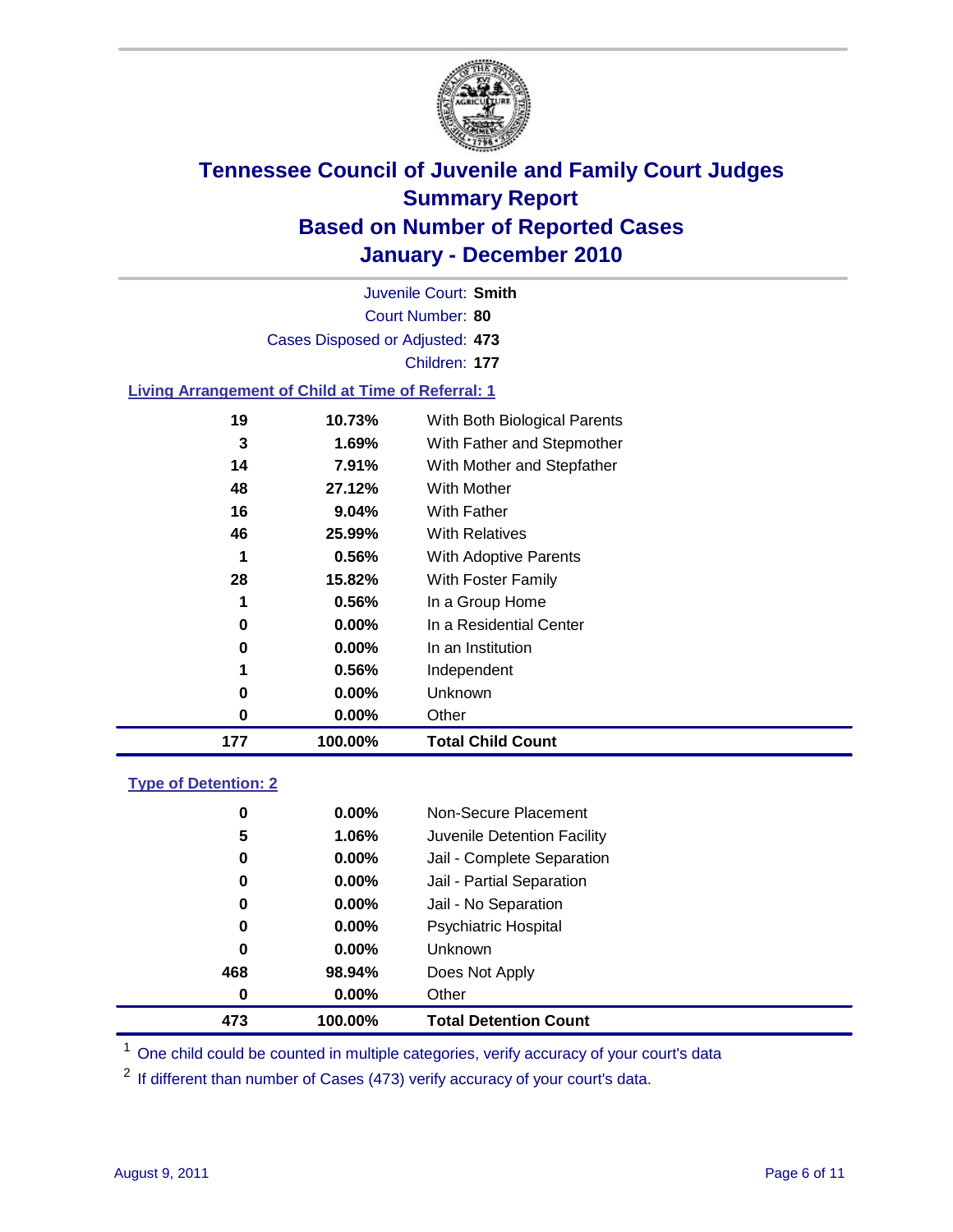

|                                                    | Juvenile Court: Smith           |                                      |  |  |  |
|----------------------------------------------------|---------------------------------|--------------------------------------|--|--|--|
|                                                    | Court Number: 80                |                                      |  |  |  |
|                                                    | Cases Disposed or Adjusted: 473 |                                      |  |  |  |
|                                                    | Children: 177                   |                                      |  |  |  |
| <b>Placement After Secure Detention Hearing: 1</b> |                                 |                                      |  |  |  |
| 1                                                  | 0.21%                           | Returned to Prior Living Arrangement |  |  |  |
| 2                                                  | 0.42%                           | Juvenile Detention Facility          |  |  |  |
| 0                                                  | 0.00%                           | Jail                                 |  |  |  |
| 0                                                  | 0.00%                           | Shelter / Group Home                 |  |  |  |
| 0                                                  | 0.00%                           | <b>Foster Family Home</b>            |  |  |  |
| 0                                                  | 0.00%                           | Psychiatric Hospital                 |  |  |  |
| 0                                                  | 0.00%                           | Unknown                              |  |  |  |
| 468                                                | 98.94%                          | Does Not Apply                       |  |  |  |
| $\mathbf 2$                                        | 0.42%                           | Other                                |  |  |  |
| 473                                                | 100.00%                         | <b>Total Placement Count</b>         |  |  |  |
| <b>Intake Actions: 2</b>                           |                                 |                                      |  |  |  |
|                                                    |                                 |                                      |  |  |  |
| 175                                                | 35.21%                          | <b>Petition Filed</b>                |  |  |  |
| 1                                                  | 0.20%                           | <b>Motion Filed</b>                  |  |  |  |
| 17                                                 | 3.42%                           | <b>Citation Processed</b>            |  |  |  |
| 0                                                  | 0.00%                           | Notification of Paternity Processed  |  |  |  |
| 304                                                | 61.17%                          | Scheduling of Judicial Review        |  |  |  |
| 0                                                  | 0.00%                           | Scheduling of Administrative Review  |  |  |  |
| 0                                                  | 0.00%                           | Scheduling of Foster Care Review     |  |  |  |
| 0                                                  | 0.00%                           | Unknown                              |  |  |  |
| 0                                                  | 0.00%                           | Does Not Apply                       |  |  |  |
| 0                                                  | 0.00%                           | Other                                |  |  |  |
| 497                                                | 100.00%                         | <b>Total Intake Count</b>            |  |  |  |

<sup>1</sup> If different than number of Cases (473) verify accuracy of your court's data.

<sup>2</sup> If different than number of Referral Reasons (497), verify accuracy of your court's data.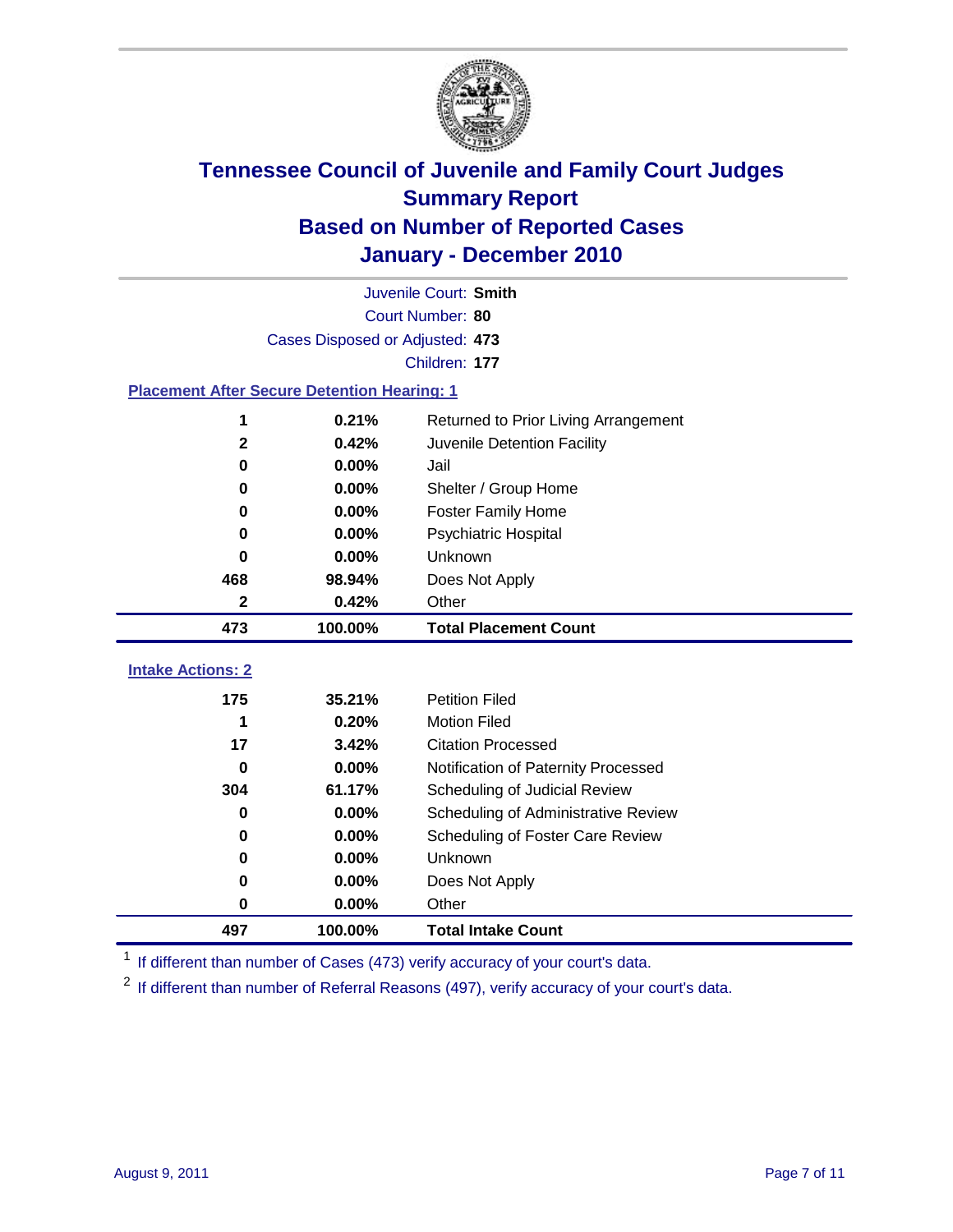

Court Number: **80** Juvenile Court: **Smith** Cases Disposed or Adjusted: **473** Children: **177**

### **Last Grade Completed by Child: 1**

| 31                                      | 17.51%  | Too Young for School         |
|-----------------------------------------|---------|------------------------------|
| $\bf{0}$                                | 0.00%   | Preschool                    |
| 0                                       | 0.00%   | Kindergarten                 |
| 1                                       | 0.56%   | 1st Grade                    |
| 1                                       | 0.56%   | 2nd Grade                    |
| $\mathbf{2}$                            | 1.13%   | 3rd Grade                    |
| $\overline{\mathbf{2}}$                 | 1.13%   | 4th Grade                    |
| 1                                       | 0.56%   | 5th Grade                    |
| 6                                       | 3.39%   | 6th Grade                    |
| 5                                       | 2.82%   | 7th Grade                    |
| 14                                      | 7.91%   | 8th Grade                    |
| 20                                      | 11.30%  | 9th Grade                    |
| 17                                      | 9.60%   | 10th Grade                   |
| 14                                      | 7.91%   | 11th Grade                   |
| 0                                       | 0.00%   | 12th Grade                   |
| 0                                       | 0.00%   | Non-Graded Special Ed        |
| 0                                       | 0.00%   | <b>GED</b>                   |
| $\mathbf{2}$                            | 1.13%   | Graduated                    |
| 0                                       | 0.00%   | <b>Never Attended School</b> |
| 61                                      | 34.46%  | Unknown                      |
| $\bf{0}$                                | 0.00%   | Other                        |
| 177                                     | 100.00% | <b>Total Child Count</b>     |
| <b>Enrolled in Special Education: 1</b> |         |                              |

| <b>Total Child Count</b> |
|--------------------------|
| Unknown                  |
|                          |
|                          |
|                          |

One child could be counted in multiple categories, verify accuracy of your court's data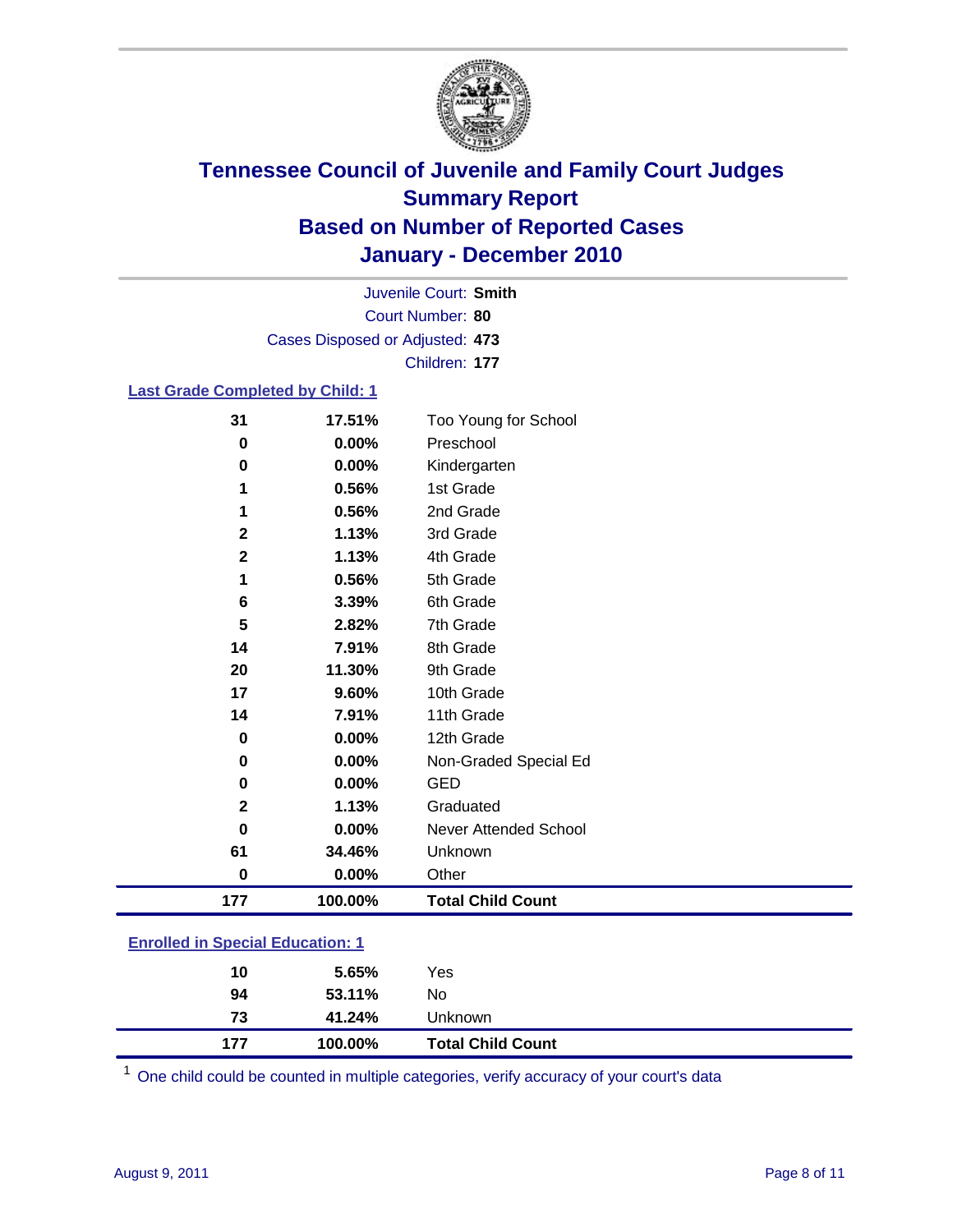

|                              |                                 | Juvenile Court: Smith     |
|------------------------------|---------------------------------|---------------------------|
|                              |                                 | Court Number: 80          |
|                              | Cases Disposed or Adjusted: 473 |                           |
|                              |                                 | Children: 177             |
| <b>Action Executed By: 1</b> |                                 |                           |
| 497                          | 100.00%                         | Judge                     |
| $\bf{0}$                     | $0.00\%$                        | Magistrate                |
| 0                            | 0.00%                           | <b>YSO</b>                |
| 0                            | 0.00%                           | Other                     |
| 0                            | 0.00%                           | Unknown                   |
| 497                          | 100.00%                         | <b>Total Action Count</b> |

### **Formal / Informal Actions: 1**

| 17  | 3.42%    | Dismissed                                        |
|-----|----------|--------------------------------------------------|
| 14  | 2.82%    | Retired / Nolle Prosequi                         |
| 54  | 10.87%   | <b>Complaint Substantiated Delinquent</b>        |
| 16  | 3.22%    | <b>Complaint Substantiated Status Offender</b>   |
| 40  | 8.05%    | <b>Complaint Substantiated Dependent/Neglect</b> |
| 0   | $0.00\%$ | <b>Complaint Substantiated Abused</b>            |
| 0   | $0.00\%$ | <b>Complaint Substantiated Mentally III</b>      |
| 1   | 0.20%    | Informal Adjustment                              |
| 0   | $0.00\%$ | <b>Pretrial Diversion</b>                        |
| 0   | $0.00\%$ | <b>Transfer to Adult Court Hearing</b>           |
| 0   | $0.00\%$ | Charges Cleared by Transfer to Adult Court       |
| 0   | $0.00\%$ | Special Proceeding                               |
| 14  | 2.82%    | <b>Review Concluded</b>                          |
| 341 | 68.61%   | Case Held Open                                   |
| 0   | $0.00\%$ | Other                                            |
| 0   | $0.00\%$ | Unknown                                          |
| 497 | 100.00%  | <b>Total Action Count</b>                        |

<sup>1</sup> If different than number of Referral Reasons (497), verify accuracy of your court's data.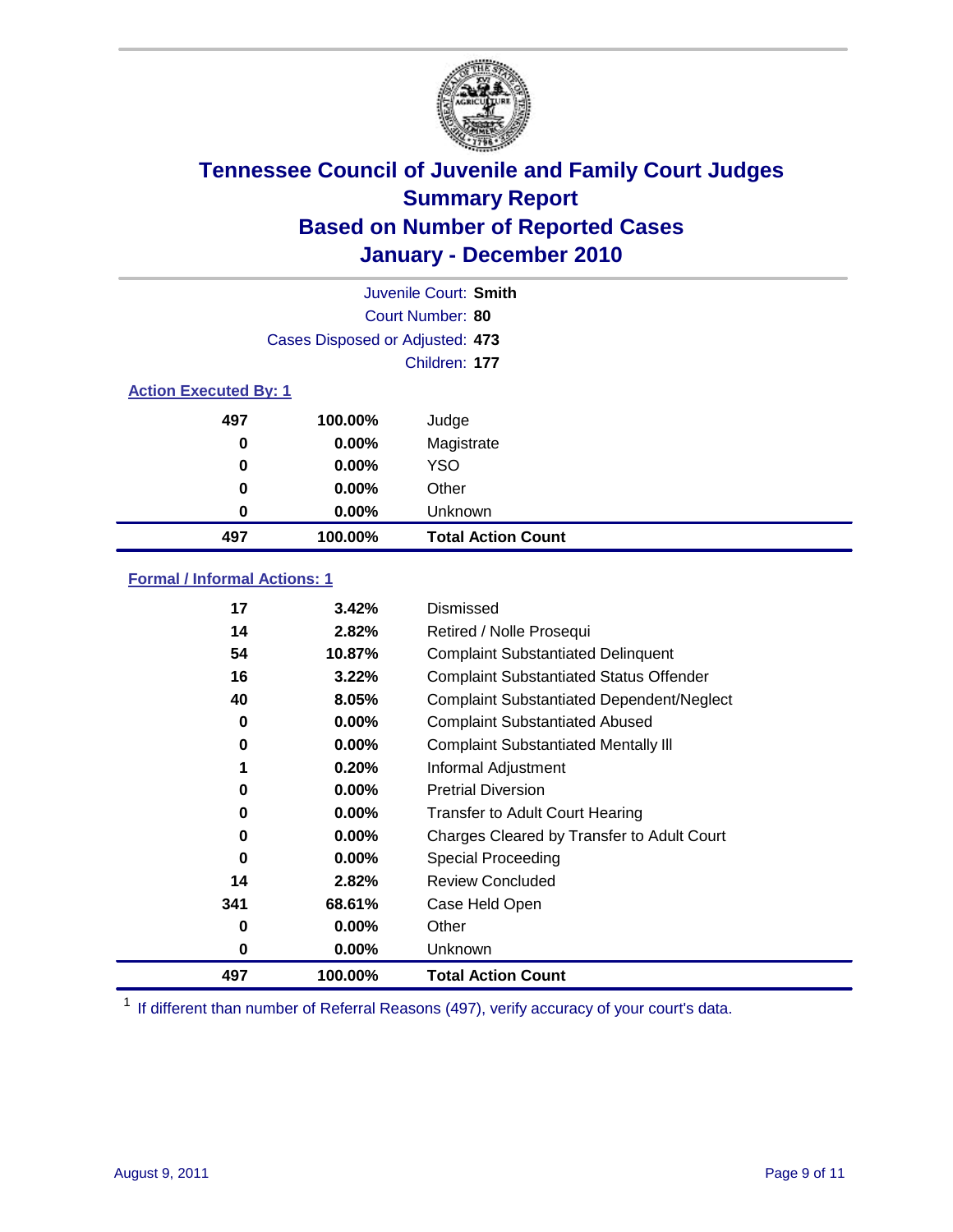

|                       |                                 | Juvenile Court: Smith                                 |
|-----------------------|---------------------------------|-------------------------------------------------------|
|                       |                                 | Court Number: 80                                      |
|                       | Cases Disposed or Adjusted: 473 |                                                       |
|                       |                                 | Children: 177                                         |
| <b>Case Outcomes:</b> |                                 | There can be multiple outcomes for one child or case. |
| 15                    | 1.61%                           | <b>Case Dismissed</b>                                 |
| 25                    | 2.68%                           | Case Retired or Nolle Prosequi                        |
| 2                     | 0.21%                           | Warned / Counseled                                    |
| 429                   | 45.93%                          | Held Open For Review                                  |
| 10                    | 1.07%                           | Supervision / Probation to Juvenile Court             |
| 0                     | 0.00%                           | <b>Probation to Parents</b>                           |
| 6                     | 0.64%                           | Referral to Another Entity for Supervision / Service  |
| 18                    | 1.93%                           | Referred for Mental Health Counseling                 |
| 20                    | 2.14%                           | Referred for Alcohol and Drug Counseling              |
| 0                     | 0.00%                           | <b>Referred to Alternative School</b>                 |
| 0                     | 0.00%                           | Referred to Private Child Agency                      |
| 3                     | 0.32%                           | Referred to Defensive Driving School                  |
| 0                     | 0.00%                           | Referred to Alcohol Safety School                     |
| 27                    | 2.89%                           | Referred to Juvenile Court Education-Based Program    |
| 1                     | 0.11%                           | Driver's License Held Informally                      |
| 0                     | 0.00%                           | <b>Voluntary Placement with DMHMR</b>                 |
| 0                     | 0.00%                           | <b>Private Mental Health Placement</b>                |
| 0                     | 0.00%                           | <b>Private MR Placement</b>                           |
| 0                     | 0.00%                           | Placement with City/County Agency/Facility            |
| 0                     | 0.00%                           | Placement with Relative / Other Individual            |
| 0                     | 0.00%                           | Fine                                                  |
| 34                    | 3.64%                           | <b>Public Service</b>                                 |
| 7                     | 0.75%                           | Restitution                                           |
| 0                     | 0.00%                           | Runaway Returned                                      |
| 20                    | 2.14%                           | No Contact Order                                      |
| 0                     | 0.00%                           | Injunction Other than No Contact Order                |
| 4                     | 0.43%                           | <b>House Arrest</b>                                   |
| 0                     | 0.00%                           | <b>Court Defined Curfew</b>                           |
| 0                     | 0.00%                           | Dismissed from Informal Adjustment                    |
| 0                     | 0.00%                           | <b>Dismissed from Pretrial Diversion</b>              |
| 0                     | 0.00%                           | Released from Probation                               |
| 0                     | 0.00%                           | <b>Transferred to Adult Court</b>                     |
| 0                     | $0.00\%$                        | <b>DMHMR Involuntary Commitment</b>                   |